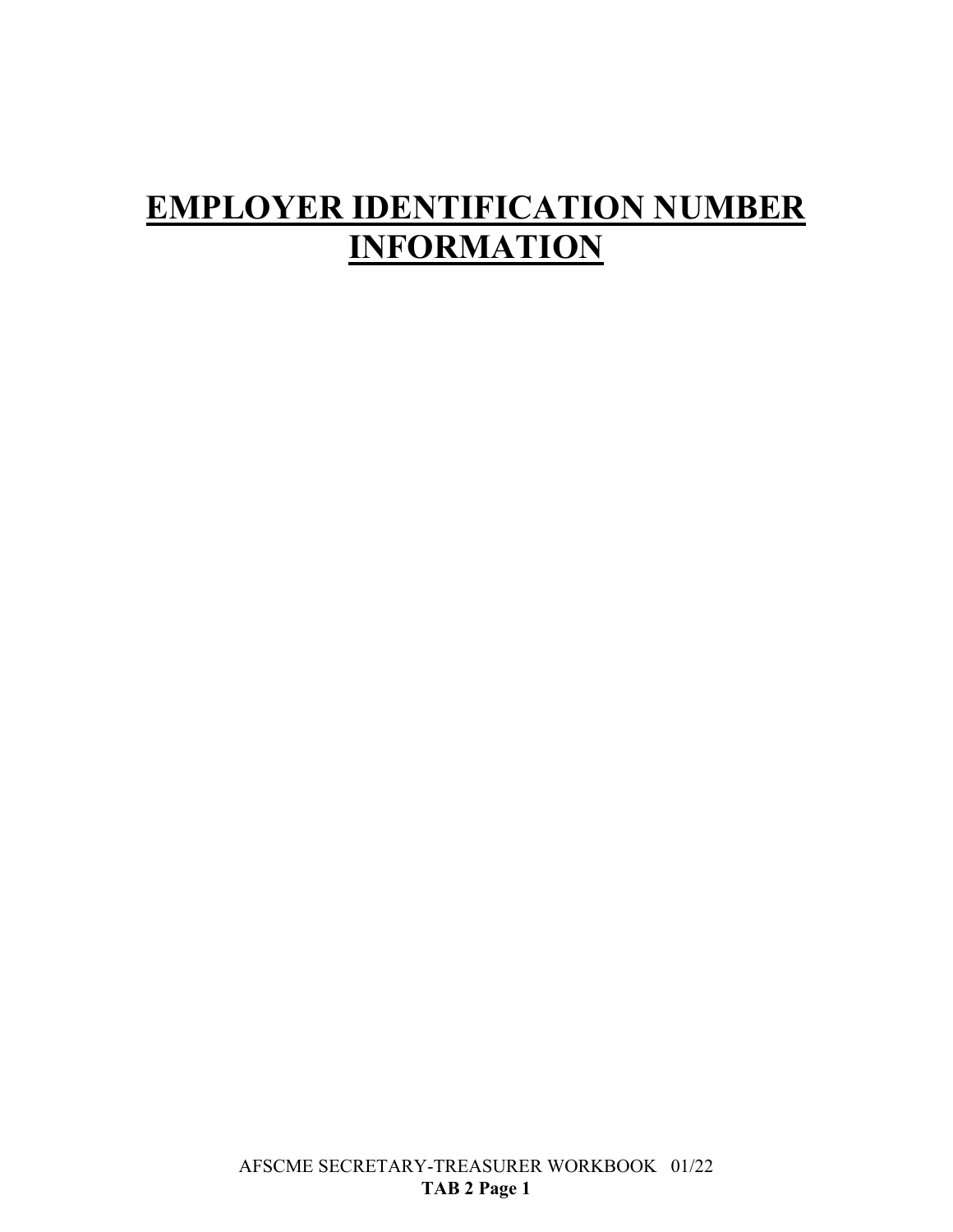AFSCME SECRETARY-TREASURER WORKBOOK 01/22 **TAB 2 Page 2**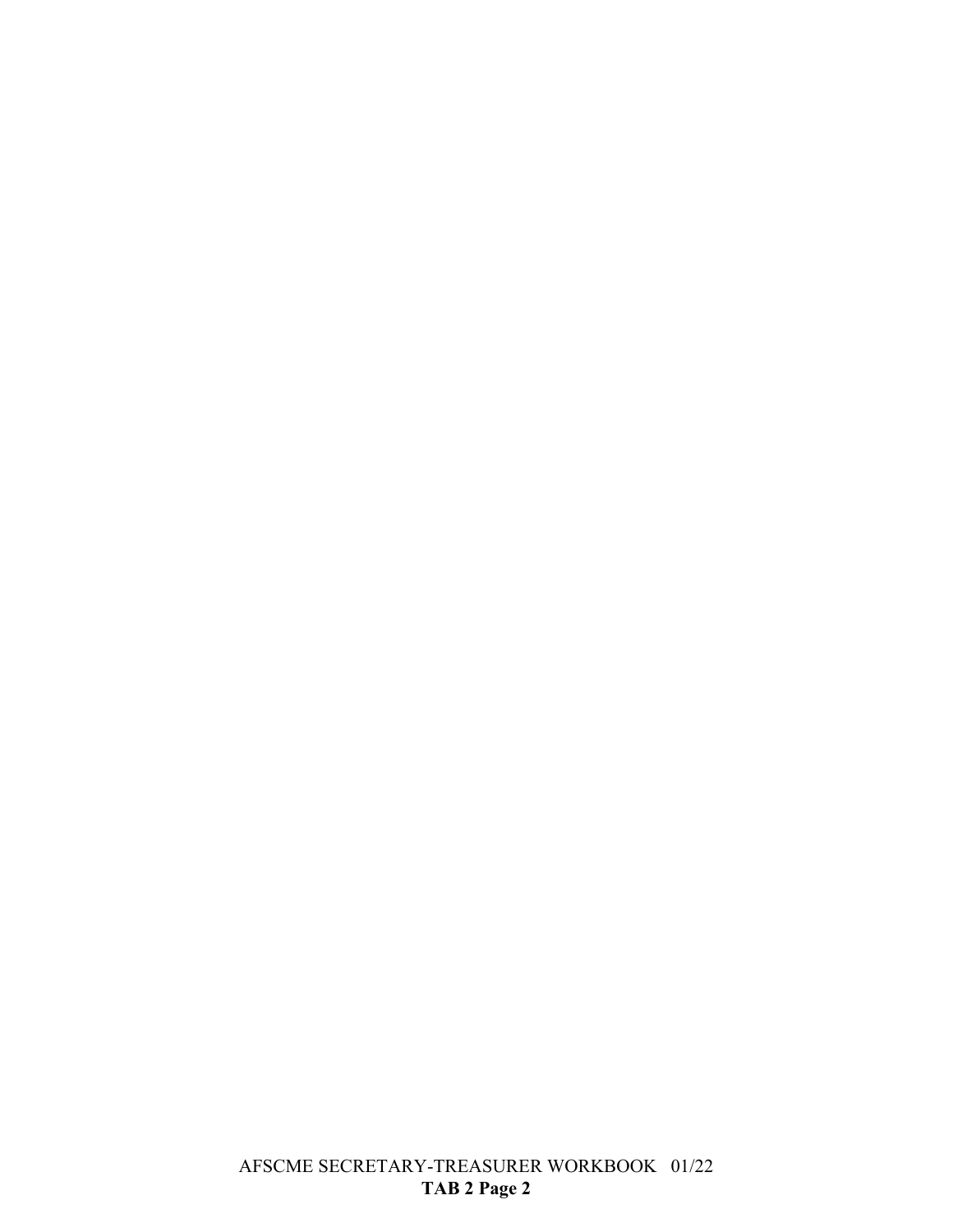All affiliates of the American Federation of State, County and Municipal Employees are required to obtain an Employer Identification Number from the Internal Revenue Service and to advise the International Union of this number. Failure of an affiliate to obtain an Employer Identification Number and/or to place it on file with the International Union jeopardizes the affiliate's status as a nonprofit organization.

The Employer Identification Number is the property of the affiliate. It remains the same throughout the affiliate's existence, regardless of the identity of the officers. For this reason, it is suggested that the number be kept on file in the office of the local, council, retiree chapter or sub-chapter.

Please follow these steps regarding the Employer Identification Number (EIN):

- 1. If the affiliate was organized prior to being chartered as an AFSCME affiliate, you may already have an EIN. If so, the EIN should be located in the affiliate's financial records. Check these records for your EIN.
- 2. A newly chartered affiliate should apply for an EIN online at **<https://sa.www4.irs.gov/modiein/individual/index.jsp>** in order to receive your EIN faster. You may also obtain an EIN by filling out the IRS SS-4 form that can be found at **[www.irs.gov](http://www.irs.gov/)**.
- 3. The IRS will forward an EIN to your affiliate. Once you receive this number, notify the International of your affiliate's EIN by completing the attached EIN Authorization Letter or by contacting AFSCME Auditing at (202) 429-5032.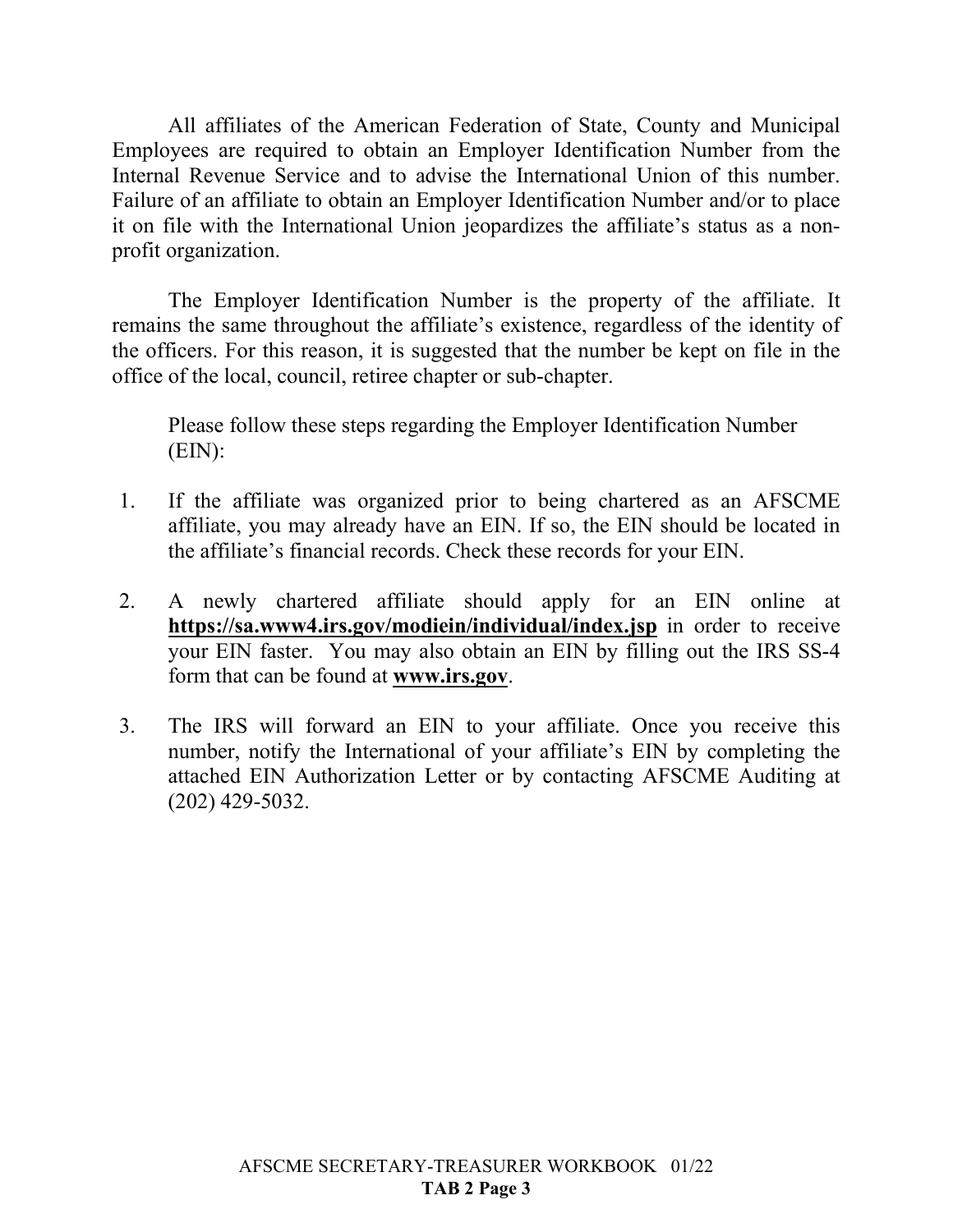## **ELECTRONIC INSTRUCTIONS TO APPLYING FOR A NEW EMPLOYER IDENTIFICATION NUMBER (EIN)**

On the IRS website to submit an online SS-4 to apply for a new EIN. After you complete the submission, you will be provided with the number immediately. <https://sa2.www4.irs.gov/modiein/individual/index.jsp>

In the online version (EIN assistant), start by clicking the following items: "Begin Application" "View additional types" "Other Non-Profit/Tax Exempt Organizations" "Continue" "Started a New Business" or "Banking Purposes", as appropriate "Continue" "Individual"

Then give a Contact Name (with Social Security # - yes, this IS required) and indicate the first button:

"I am a responsible and duly authorized member or officer having knowledge of this organization's affairs"

Continue by entering information for the local's address, contact name, legal name, and start date. You will then be asked a series of other questions relating to vehicle ownership, gambling, Form 720, alcohol, tobacco, firearms and whether you have employees who receive Forms W-2. The answers to these questions are likely "no" except for the last question which might be "yes" if your local has employees that are normally issued W-2's.

You will then be asked "What does your business or organization do". Answer "Other". On the next screen you will be asked your primary business activity. Answer "Other" and type "Labor Union" in the blank.

You will then be asked how you would like to receive your EIN Confirmation letter. Receiving it online is the most convenient since you will be able to save and print it out immediately. After that you will be given a chance to review all of the data entered so far before final submittal.

Once you have obtained the new EIN please complete and return the attached EIN Authorization Letter to the International, or contact AFSCME Auditing at (202) 429- 5032 and provide the EIN along with the local's preferred contact name and address so that we may contact the IRS to add the local to AFSCME's Group Exemption.